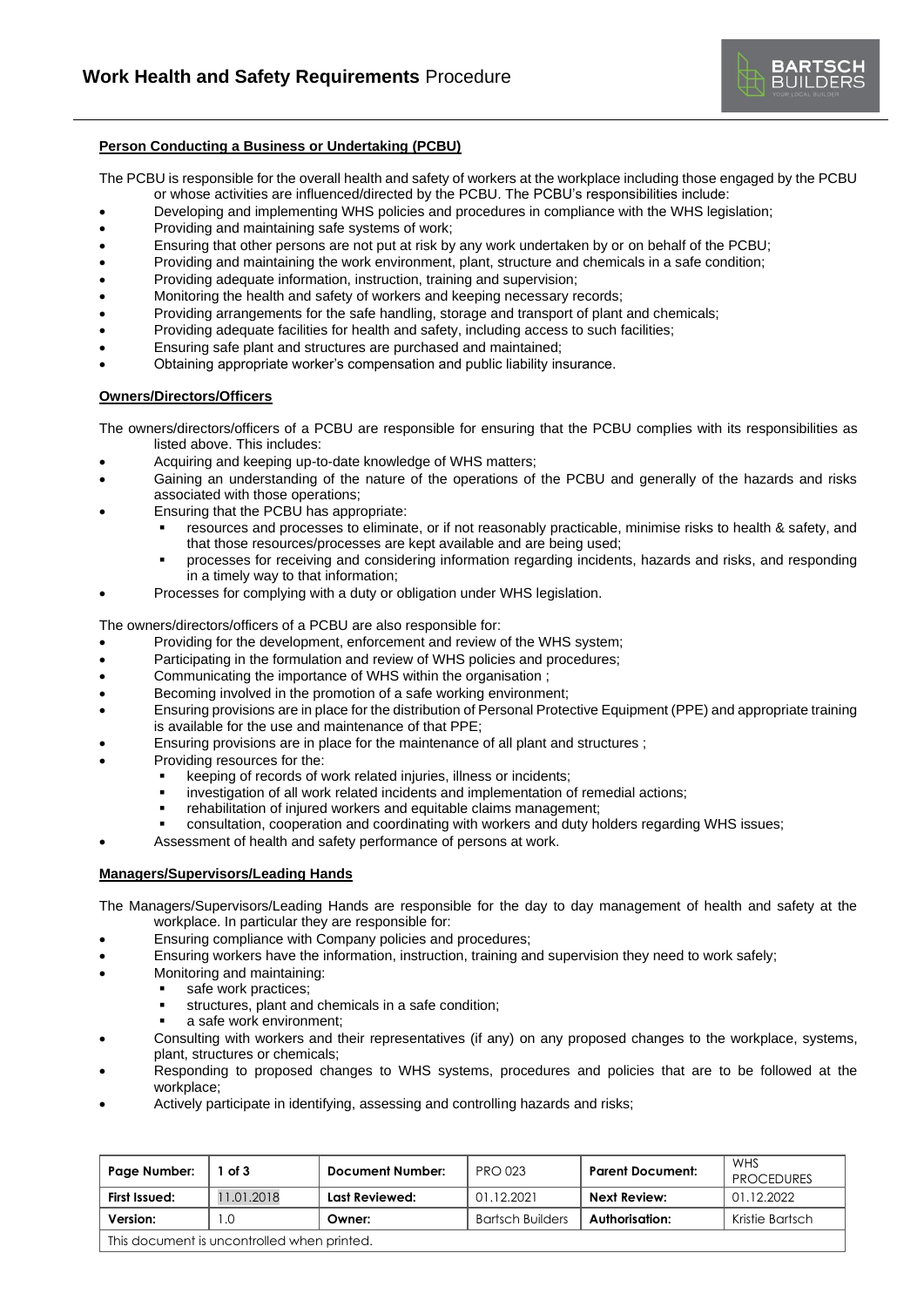

- Taking appropriate action immediately on receiving notification of a work related injury or illness to a worker, or other persons or the occurrence of a dangerous or hazardous situation;
- Participating in incident investigations;
- Assisting in the rehabilitation of workers who are, or have been, absent from work due to illness or injury
- Communicating and consulting with workers about health and safety issues;<br>• Promoting safety awareness by setting a good example at every opportunity:
- Promoting safety awareness by setting a good example at every opportunity;
- Ensuring safe work method statements are completed **especially for high risk work** or work not previously undertaken;
- Ensuring all plant, machinery and equipment is well maintained and safe for intended use;
- Ensuring good housekeeping;
- Ensuring safe access and egress from the workplace;
- Ensuring all workers/visitors receive a safety induction and are escorted as necessary, while at the workplace;
- Assisting safety officers to rectify unsafe conditions or direct work to cease if an immediate threat to health and safety exists.

### **Workers (inc. employees, subcontractors, labour hire and apprentices etc)**

All workers, while at work, are responsible for:

- Taking reasonable care of their own health and safety;
- Taking reasonable care that what they do or don't do does not adversely affect the health and safety of other workers or other persons;
- Complying, so far as they are reasonably able, with all reasonable instructions from their Manager/Supervisor/ Leading Hand in relation to health and safety;
- Complying, so far as they are reasonably able, with any reasonable instructions or undertaking that is given by the PCBU so as to ensure compliance with Company policies and procedures;
- Cooperating with any reasonable policy or procedure of the PCBU relating to health and safety;
- Performing work in a safe manner and in accordance with any safe work procedures and/or safe work method statements;
- Complying with the organisations rehabilitation and return to work procedures and participating in any rehabilitation programme or return to work plans or schedules;
- Using and maintaining safety devises and protective equipment correctly and in accordance with health and safety procedures;
- Reporting hazards of which they are aware in regard to working conditions or work methods;
- Reporting incidents or injuries which arise in the course of their work;
- Keeping work areas in a clean and safe condition;
- Ensuring that they are not, by the consumption of alcohol or drugs, in such a state to endanger their own safety, or that of others;
- Ensuring that they do not interfere with, remove or displace any safety guards, safety devices or protective equipment unless part of an approved maintenance or repair procedure;
- Supporting and using appropriate communication and consultation processes;
- Participating in any training required by the PCBU to ensure health and safety;
- Undertaking any work inductions as required by the PCBU.

# **Work Health and Safety Advisor/Coordinator (***where appointed)*

The WHS Advisor/Coordinator is responsible for:

- Providing advice regarding the development of the WHS system;
- Providing advice on legislative and technical standards relating to health and safety, including any changes;
- Providing administrative assistance in the implementation and monitoring of the WHS system and related policies and procedures;
- Distributing WHS information to all levels of management, workers and other persons that may be affected;
- Monitoring the PCBU's communication and consultation procedures to ensure compliance with legislative requirements;
- Co-ordinating and arranging for WHS training and development;
- Assisting the Health and Safety Committee as required;
- Assisting and liaising Safety Officers to ensure ongoing compliance with the WHS system;
- Acting as chairperson for any work safety meetings, where necessary;
- Overseeing and monitoring incident investigation;
- Overseeing risk management policy and procedure;
- Monitoring and providing regular reports to the PCBU and its Officers and any Health and Safety Committee on the organisations WHS performance;

| Page Number:                                | 2 of 3    | Document Number: | <b>PRO 023</b>          | <b>Parent Document:</b> | WHS<br><b>PROCEDURES</b> |  |  |
|---------------------------------------------|-----------|------------------|-------------------------|-------------------------|--------------------------|--|--|
| First Issued:                               | 1.01.2018 | Last Reviewed:   | 01.12.2021              | Next Review:            | 01.12.2022               |  |  |
| Version:                                    | L.O       | Owner:           | <b>Bartsch Builders</b> | Authorisation:          | Kristie Bartsch          |  |  |
| This document is uncontrolled when printed. |           |                  |                         |                         |                          |  |  |